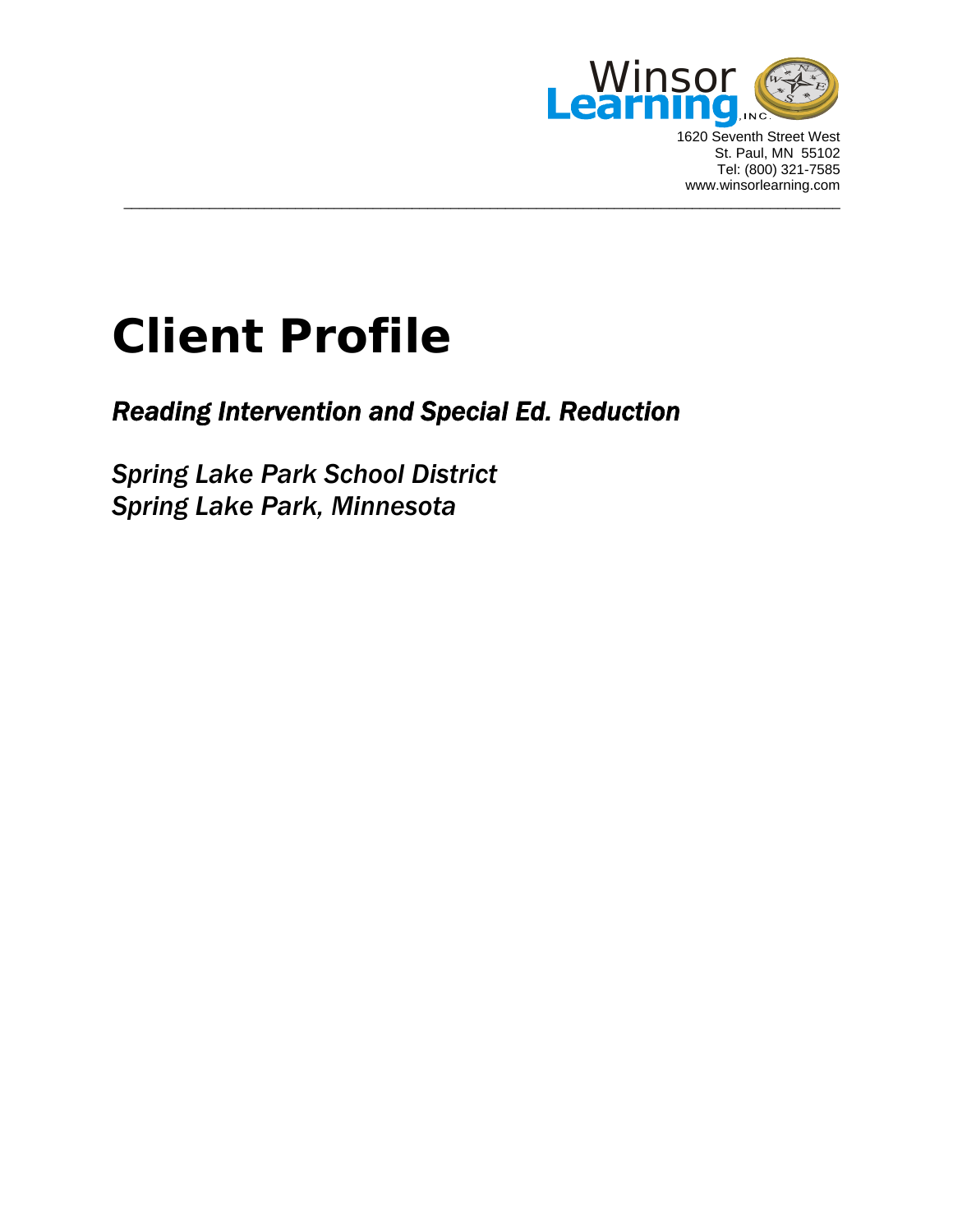**Winsor Learning**  800.321.7585 winsorlearning.com

## Client Profile

### Reading Intervention and Special Ed. Reduction

Client: Spring Lake Park School District

Demographics:

 4 Elementary schools K-5 1 Middle School 6-8 1 High School 9-12 119 students represented

Instructional Setting:

 Special Education Break Out groups 30-40 minutes per session 3-5 sessions per week Small group Instruction (3-5 students)

Time Frame:

One Academic Year of Implementation (2003-04)

Products and Service Purchased from Winsor Learning: 20 Teachers Trained Products & Services 2 day installation training 3 days of on-site coaching per year 20 Sonday System 1 Tool Kits purchased

Progress Monitoring:

After every three Levels in Sonday System

Assessment:

 Criterion Referenced Spelling Test IOTA Reading Test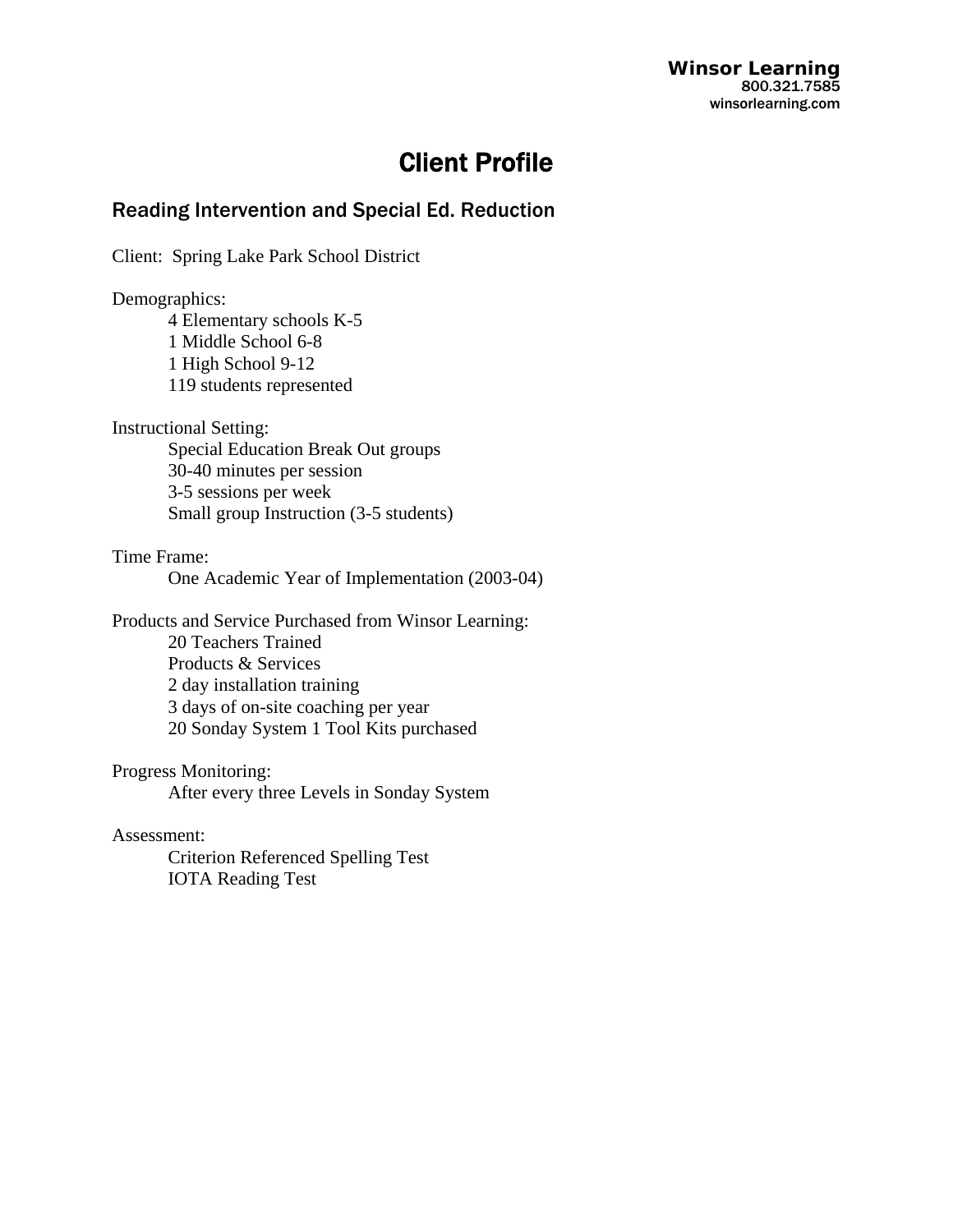#### **Winsor Learning, Inc.** winsorlearning.com